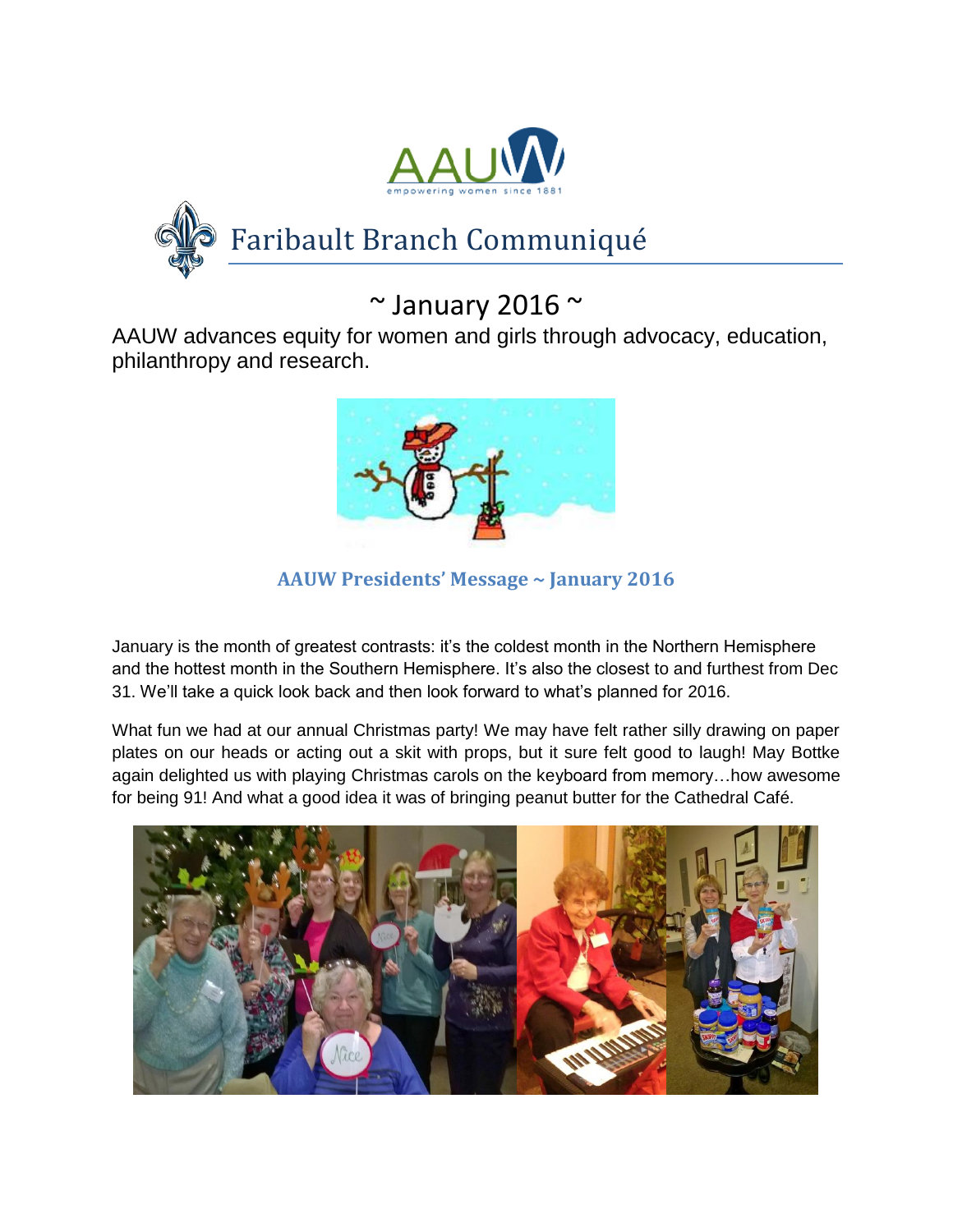2015 was a banner year for our Branch! We celebrated our 90<sup>th</sup> Birthday, had record breaking Book Sale, Halloween Breakfast and LAF Silent Auction, plus set a record of new members, 13 including our Student Affiliate, according to my records. To borrow a phrase from my old 4-H days of "to make the best better," I'd say we have raised the bar high, but let's raise it even higher in 2016! We can make the best better!

- Thanks to Pat Fuchs for all her posting of flyers for the NCCWSL Scholarship opportunity, the newspaper articles and church bulletin efforts. Thanks to Pat, Cyndy Harrison and Emily Nesvold for being on AM Minnesota on Dec. 17<sup>th</sup> and promoting our Branch. If you missed hearing it live, you can see the broadcast if you hit CTRL and click on this link:<https://www.youtube.com/watch?v=iNvUZvl1EJA>
- Our second painting party will be held Jan 16 at 2 pm at 213 Central Ave. The \$26 can be paid to Suzanne Schwichtenberg that day, cash or check. Let Karen know before Jan  $13<sup>th</sup>$  if you and a guest or possible new member can join us. It'll be fun!
- $\bullet$  Help is being requested for Career Day with  $5<sup>th</sup>$  graders at Lincoln School on Fri, Jan  $22<sup>nd</sup>$  with their AVID event. I'll be unavailable in the morning, but could assist in the afternoon. Here's a note from Debbie Van Zuilen, 5th Grade Teacher Lincoln Elementary [\(507\) 333-6671.](tel:%28507%29%20333-6671) Since this is before our next meeting, please call or email me (Karen) if you can help for a half or full day. Our job will be mainly crowd control. Be a role model of someone who cares about their future education and get them thinking of careers.

Our schedule will be from 10:00-11:00 we will have 40+ kids at Cake Decorating and 40+ kids at Engineering. Then from 11:00 - 12:00 the groups will switch to experience the other career.

From 1-1:50 40+ kids will be at the carpentry session and 40+ kids will be with the florist. Then from 2:00-2:50 they will switch groups.

They do not need a background check. If we can get 1-2 volunteers for each group so 4 max for the day that would be great unless more want to come.

- Remember the Branch meeting on Mon Jan 25<sup>th</sup>. We'll have sign-ups for jewelry party on Feb 13<sup>th</sup>, writers for Women's History Month and the MN History Theatre on Mar 20<sup>th</sup>.
- Please read the invitation (at the end of this newsletter) to a jewelry making party on Sat, Feb  $13<sup>th</sup>$  at 2 pm at the Glass Garden Beads store. This should be a fun event for all. Stop first at Bluebird Cakery and have Maren make your favorite drink and offer you a treat.
- The Book Sale dates have been set at the Mall so the Kids' Karnival will be on April 23rd. Please note Pat Rice's article about the Book Sale.
- We met with Cheryl at the American Legion. We will proceed with the  $4<sup>th</sup>$  Annual Halloween Breakfast on Sun Oct.  $30<sup>th</sup>$  with the same ticket price, hours, menu, serving from the counter and, very important, itemized billing. It was suggested that we could also have table(s) set up for selling baked goods, crafts and/or have a Silent Auction (some of our bags of books, etc with a "take it home" bid price?) which sounded great! Maybe we could use some of these suggestions at our book sale, too.

Quotable quote: "You must do the things that you think you cannot do." ~ Eleanor Roosevelt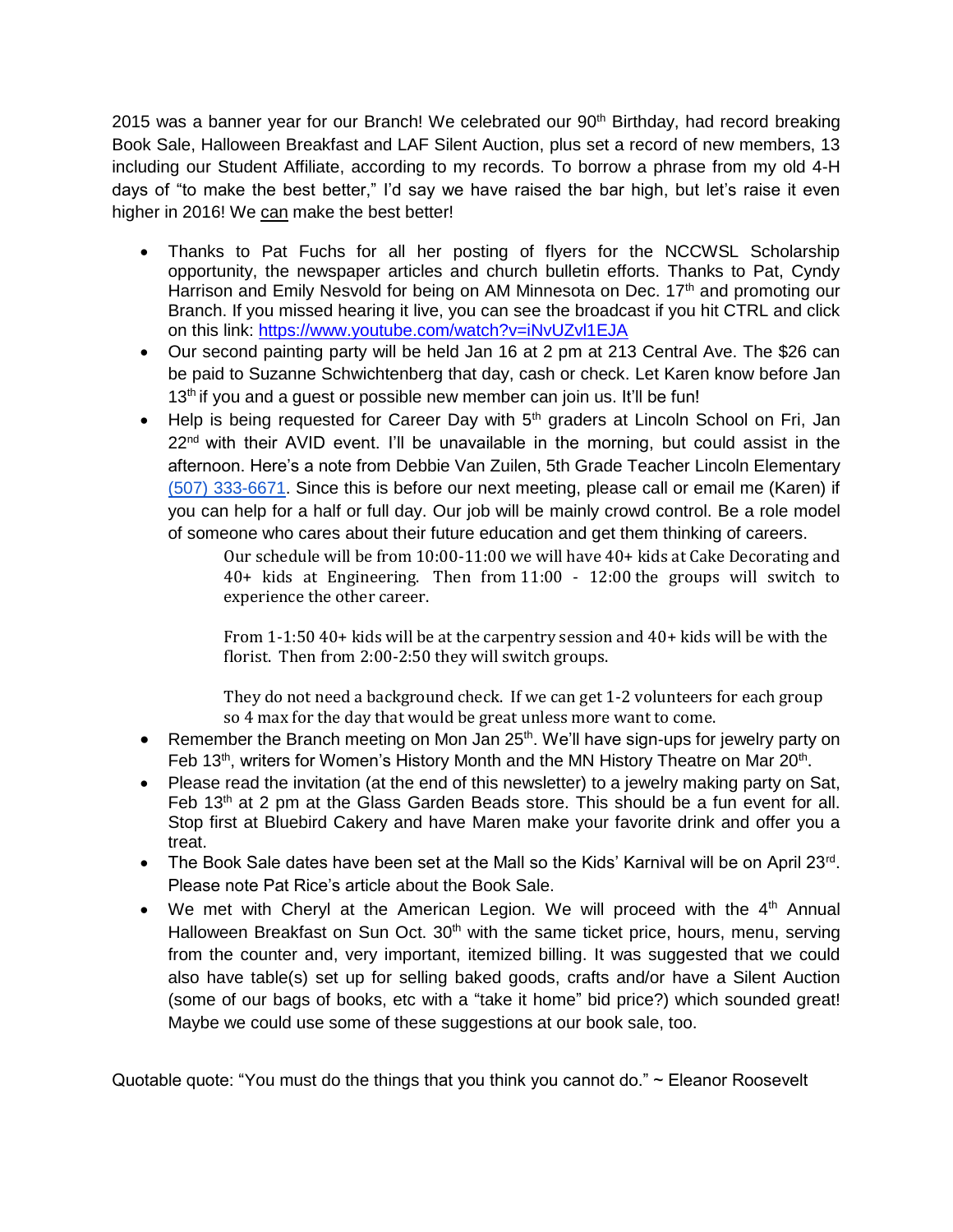## Karen Rasmussen, with Pat Fuchs, Co-Presidents

## **Secretary's Report**



## **Faribault AAUW Branch Meeting Minutes - Dec. 14, 2015**

The December branch meeting of the Faribault AAUW was called to order by Pres. Karen Rasmussen at 7:00 p.m. at the Cathedral of Our Merciful Savior Cloister. This followed a social hour of hors d'oeuvres. She welcomed all members to our annual holiday party and introduced new member, Colleen Rolling.

**Secretary's Report:** Motion by Liz Hartman, second by Cyndy Harrison to approve the Nov. minutes as printed in the December newsletter. The motion carried.

**Treasurer's Report**: The treasurer's report was accepted as printed in the December newsletter. We raised \$372.50 from the silent auction for the Legal Advocacy Fund at November's meeting, and we have \$5,714.94 in savings and \$159.87 in checking. **Correspondence:**

- **AAUW National Office:** We received a notice that Carol Anderson who recently joined our branch is already a member-at-large and so will not help us qualify for the *Shape the Future Membership Campaign*. However, we already have 10 other new members who have joined and so we have qualified to receive five free national memberships.
- **South Central College Campus Foundation:** We received a thank you from Ruth Hildebrandt, volunteer for South Central College Campus Foundation's 2015-2016 Annual Fund Drive, for the pledge of \$1500.

## **Committee Reports**:

- **Membership**: Now that we have qualified for the Shape the Future Membership Campaign, we will work on membership retention.
- **Program:** Pauline Schreiber announced that Jan. 25, 2016 AAUW meeting will be held at Dist. One Hospital. The board will meet at 5:30 p.m., the branch meeting will begin at 6:30, followed by the program at 7:00. The presenters are mother and daughter authors: Edna Thayer who wrote *Feisty Lydia* and Tamara Thayer who wrote *A Country Doctor Goes to War.*
- **NCCWSL:** Pat Fuchs reported that she had advertised in church bulletins and local newspapers. The deadline is Dec. 31, 2015. Applications are available online. Additional information is in the December newsletter. Cyndy Harrison, Pat Fuchs and Emily Nesvold will be interviewed on KDHL's *AM Minnesota* program on Dec. 17, 2015, with Karen as a contingency in case of bad weather..
- **Cameo Project:** Karen announced that she has received 5 submissions for January, but needs 1 more.
- **Book Club:** The AAUW book club will meet at the home of Barb Dubbels at 5:00 p.m.on Dec.15th for a Chinese meal and discussion of the December book, *The Good Earth* by Pearl S. Buck.
- **Book Sale:** Arrangements are pending until a meeting can be held with the new mall manager.
- **Gallery on the Go:** Another painting party will be held on Jan.16, 2016 at 213 Central Ave.to provide a social activity for current and prospective members. Pres. Rasmussen showed examples of several possible paintings and passed around the sign-up sheet. "The Frosted Pine" painting was chosen. Karen Kittlesen, Pauline Schreiber and Pat Fuchs will bring treats. The deadline to sign up is Jan. 12th and the cost is \$26.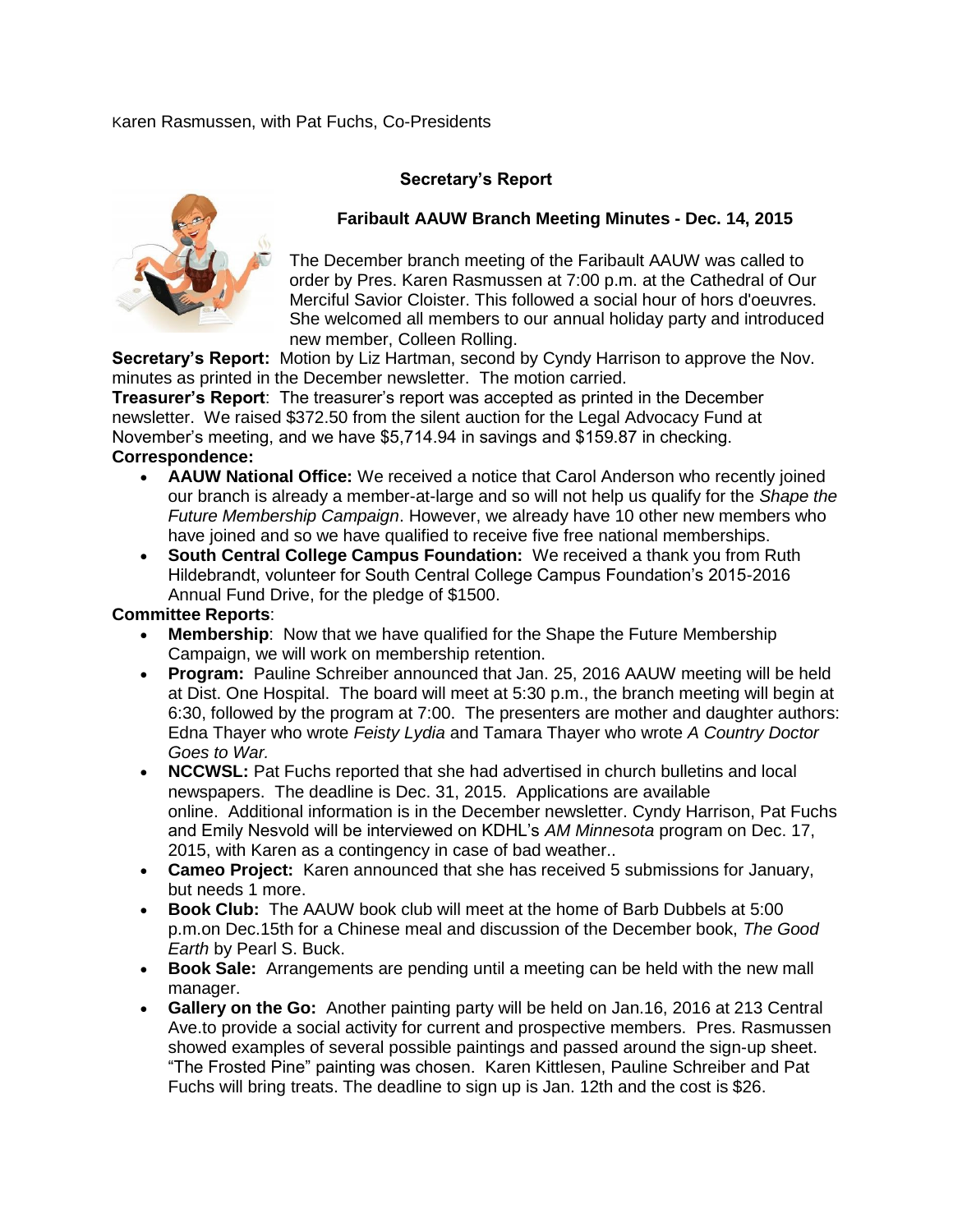• **NBC LEARN:** Cyndy Harrison got the okay to approach the Faribault School District to present the program. South Central College is in the process of implementing it.

# **Old Business:**

**Halloween Breakfast:** Discussion was tabled until January.

## **New Business:**

- **Cathedral Luncheon and Bazaar:** Emily Nesvold announced that there is a Christmas Luncheon from 11:00 a.m. to 1:00 p.m. and bazaar here at the Cathedral on Dec.18th.
- **AVID program at Lincoln Elementary:** Kirsten Grunnet reported that there will be a career day in January at Lincoln Elementary School for 5th graders. Speakers will be brought in from small local businesses and then students will visit South Central College on a separate date. She needs volunteers for each classroom presenter. She has received Action Team seed money from Thrivent Financial to help with the expenses.
- **Newsletter:** Emily Nesvold will send out a reminder email for articles due by Jan. 10th. She will respond to each submission.
- **Educational Foundation:** Pat Rice received a thank you for the \$2,000 donation to the Educational Foundation. We are allowed a Named Honoree for each \$750 donated.
- **March trip to the History Theater:** Pauline Schreiber reported that members may attend the History Theater's production of *Watermelon Hill* on Sunday, March 20th. Members may sign up at the January meeting.

Pres. Rasmussen passed around the *Buck-It for Scholars.* The jars of peanut butter (and some jelly) collected at tonight's meeting will be donated to diners at the Cathedral Cafe. Motion by Emily Nesvold, second by Pauline Schreiber to adjourn. The meeting was adjourned.

Pauline Schreiber and Liz Hartman then led the group in several party games. This was followed by May Bottke accompanying the members in the singing of Christmas songs.

Respectfully submitted, Ruth Hildebrandt, secretary

# **Program Committee**



# **January Program**

Faribault AAUW has the pleasure of hosting mother-daughter authors for the **7 p.m. Monday Jan. 25 meeting at District One Hospital: NCCWSL Meeting, 5:00, Board meeting 5:30, Business meeting, 6:00.**

Edna Thayer is well known to most of Faribault AAUW members. A retired nurse, she has given programs on the value of laughter to our health. Her book "Feisty Lydia: Memoirs of a German War Bride", tells the story of a rural German girl from birth through World War Two and her life near Waterville as a World War Two war bride.



Edna's daughter, Tammy Thayer's book, "A Country Doctor Goes to War" also carries a World War Two theme. Tammy writes about the life of her grandfather, Ellsworth "Mike" Thayer as he becomes a doctor practicing medicine at Truman, MN. He is called to serve as an Army doctor in 1943. Tammy's book is a great example of how to turn genealogical research into an interesting story.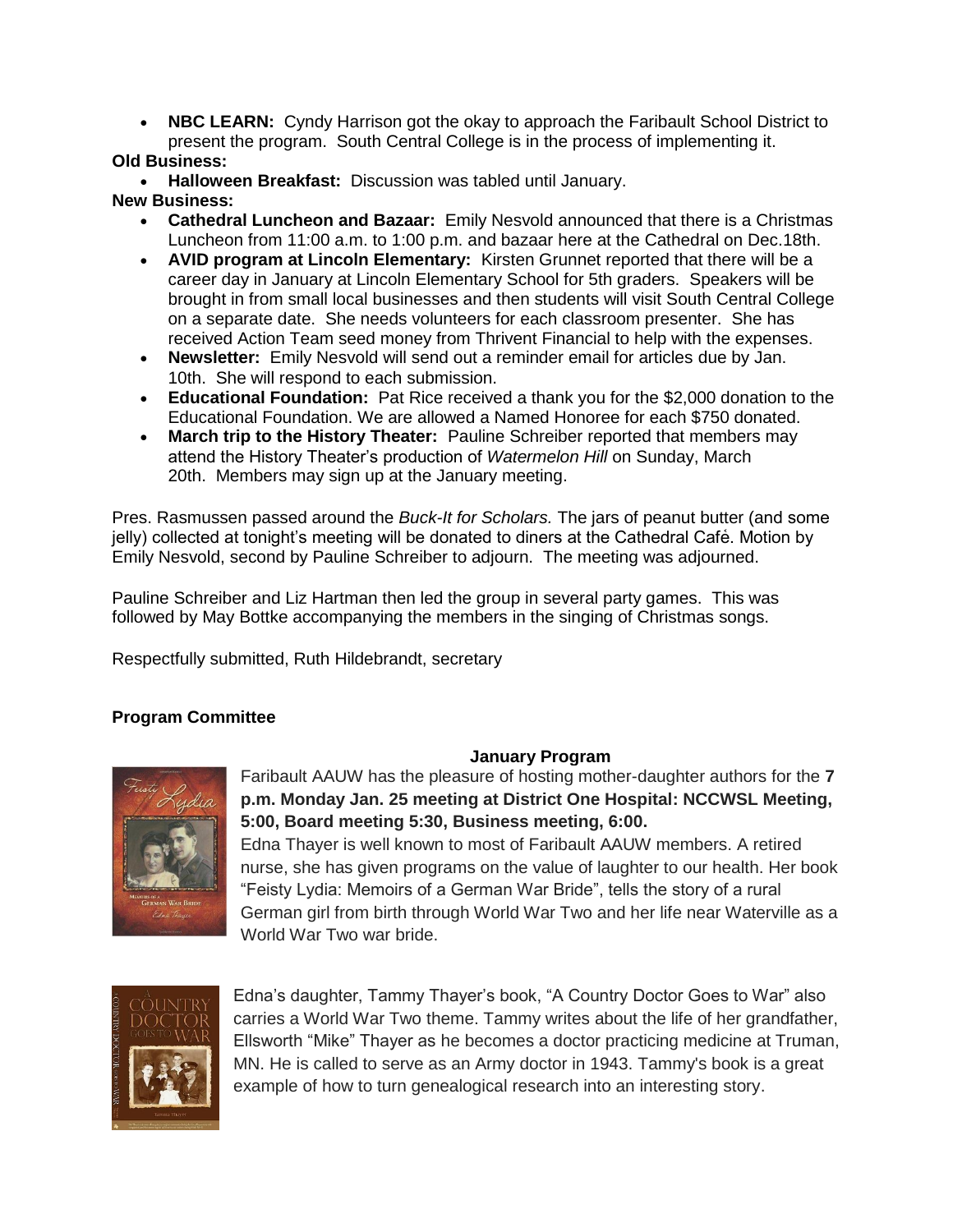

# **February Meeting**

Eating Healthy: Good Medicine", presented by Jenny Kath, Hospital Dietician

**Save this date:** 2 p.m. Sunday, March 20 Trip to Minnesota History Theatre in St. Paul Play: "Watermelon Hill" about unwed mothers, set in 1965, who gave up babies for adoption while staying at home for unwed mothers. Cost: \$28 Signup: At January meeting or Feb. 12 at the latest

Feel free to invite friends. Submitted by Pauline Schreiber and Mary Lillquist



# **Treasurer's Report:**

Figures for December 31: savings \$5,325.62 and checking \$303.87. Submitted by Julie Olson



# **Membership Committee**

We welcome another NEW AAUW MEMBER in our New Year of 2016,

SANDY KANE!!

Sandy Kane joined us the end of December! Sandy retired last June from the Faribault School District. She taught for many years at Lincoln Elementary School, mainly in Third Grade. We are so fortunate to have her join us in our mission as advocates for women and girls, to form friendships and enjoy working on projects together!

If you need any information for a friend to learn about our AAUW Faribault Branch feel free to call either of us.

| Thanks, Membership Co-Chairs: Kathy Larson & Karen Kittlesen |          |          |
|--------------------------------------------------------------|----------|----------|
|                                                              | 332-2525 | 334-4900 |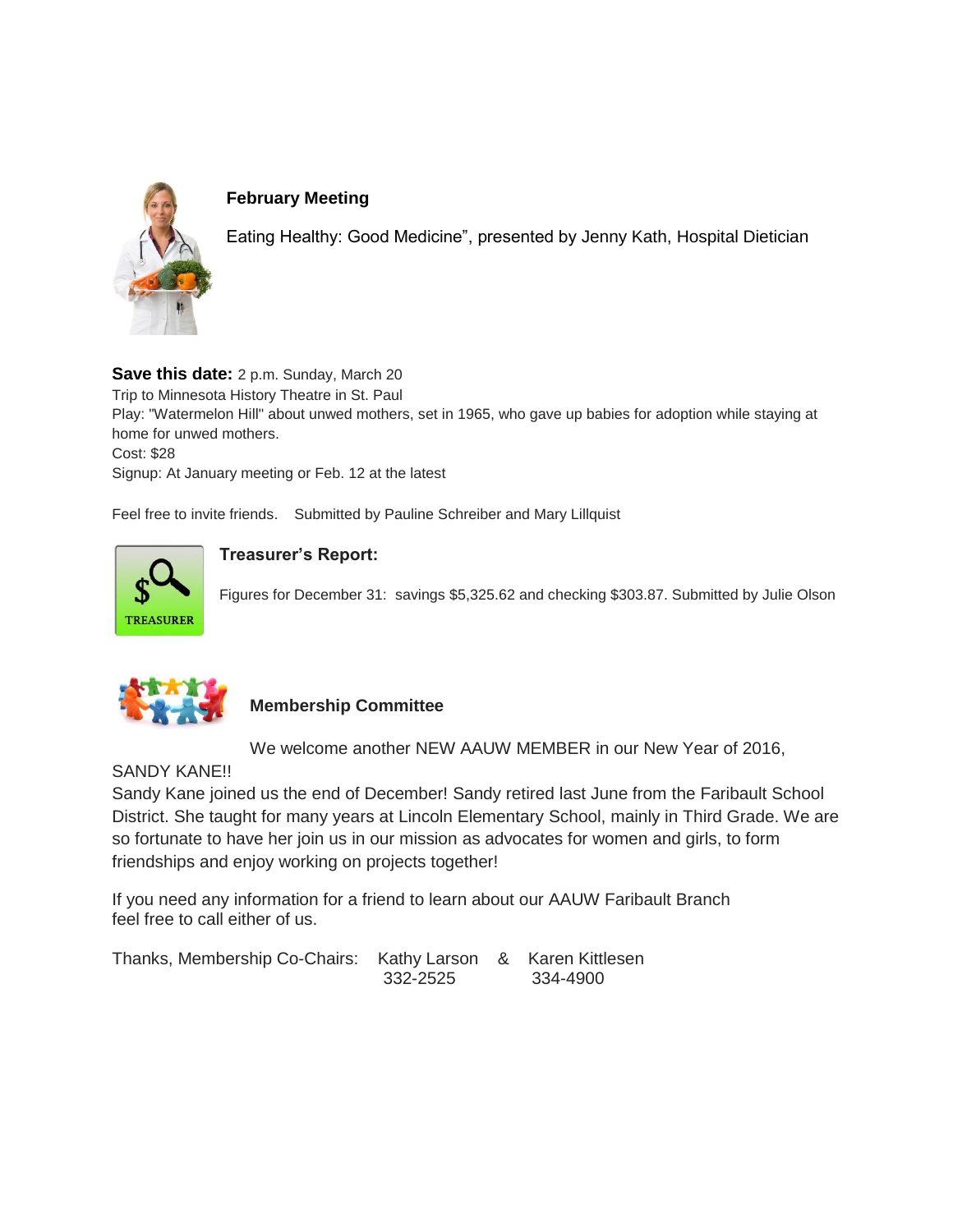## **NCCWSL**

The NCCWSL (National Conference of College Women Student Leaders) did not meet formally during the month of December. Pat Fuchs resubmitted to the Faribault Daily News the press release about the AAUW scholarship being offered to attend the NCCWSL conference. A staff member stated that the newspaper could only guarantee one printing of the information, but it was printed three times during the month of December. On December 17, 2015, Emily Nesvold, Cyndy Harrison, and Pat Fuchs were interviewed by Gordy Kosfeld on KDHL AM Minnesota. This provided further awareness of the NCCWSL scholarship and AAUW.

Unfortunately, Karen Rasmussen did not receive any applications in the mail. Thus, the meeting that was scheduled for January 7, 2016 at South Central College for the selection process was cancelled.

The committee will meet in the near future to evaluate the process used to disseminate the information about the scholarship and discuss what changes could be made or if the scholarship should be offered again next year.

If you have any suggestions or comments, please email your thoughts and ideas to me at [patfuchs46@gmail.com](mailto:patfuchs46@gmail.com)

Submitted by Pat Fuchs, chairperson

### **Book Sale**

The Faribault Branch annual Book Sale is scheduled for **April 21 – 26** at the Faribault West Mall. We will **begin sorting April 15**. If you would like to send books to any of our Troops, you may have them at no cost. Please bring **donations for our Convention Auction Baskets** as soon as you are able. We would like anything which would be appropriate to place in a basket with books, such as Cocoa, Popcorn, Candles, etc. Submitted by Pat Rice

### **Book Club**



We had a great time eating Chinese food and discussing *The Good Earth*. Many of us had an impression or two leftover from having read it years ago and discovered that the years had taught us to realize the context of the time and culture. We also agreed that it is a great book and had many layers. No wonder Buck won the Pulitzer Prize for this novel!

Our January books are Population: 485 by Michael Perry and Glass Slipper, Gold Sandal by Paul Fleischman. **Tuesday,** 

**January 19 is the next meeting at Perkins Restaurant. 6:00 for those wanting dinner, followed by discussion at 6:30.**

### **Future Selections:**

Feb.: Invention of Wings by Sue Monk Kidd March: I Am Malala by Malala Yousafzai April: Poetry month May: Dead Wake: The Last Crossing of the Lusitania by Erik Larson June: Elephant Company: The Inspiring Story of an Unlikely Hero and the Animals Who Helped Him Save Lives in WW II by Vicki Croke July: Out of Mind by Sharon Draper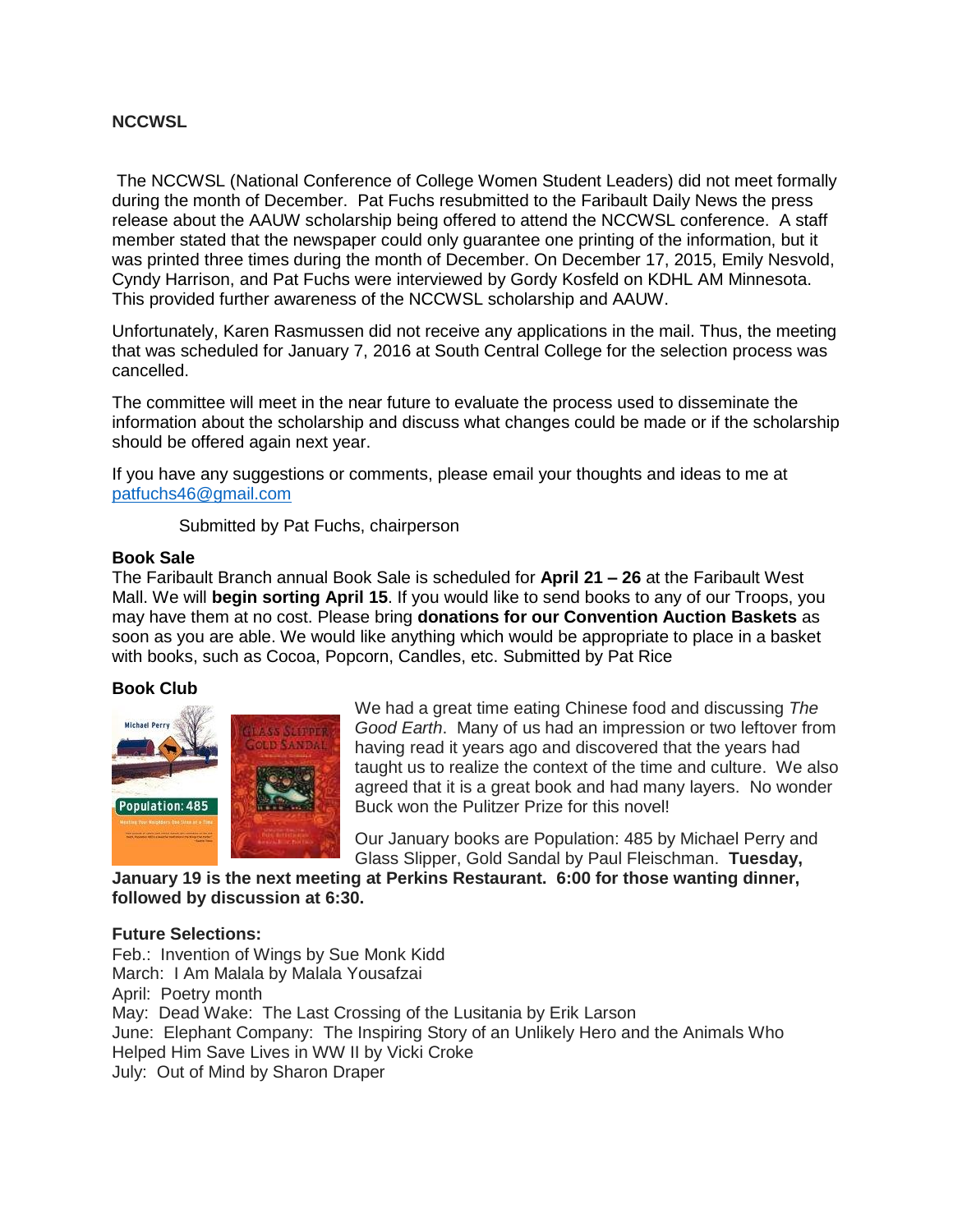Submitted by Gloria Olson and Barb Dubbels

# **Calendar of Events:**



There are plenty of opportunities to socialize, work on the mission and/or have some ownership of a project or activity to involve **all** of our members in one way or another: Look over the calendar and dates and see what will work for you:

Tue Jan 12 - RSVP deadline for Paint Party 8 pm to Karen

- Tue Jan 12 State of the Union Bingo at 8 pm
- Wed Jan 13 Webinar for all members "Get Out the Vote" 6:30 pm online (preregister before then)
- Fri Jan 15 Luncheon to brainstorm ideas for Women's History Month articles 1 pm at Perkins (Call Kathy Kasten prior to have enough tables in back room or for your ideas.)

Sat Jan 16 - Gallery on the Go Painting Party at 2 pm

Tue Jan 19 - Book Club 6 pm Population 485 and Glass Slipper Gold Sandal

Wed Jan 20 - RSVP to Karen by 8 pm if you can help with Career Day at Lincoln School Fri Jan 22 - Career Day at Lincoln School 10-12 and 1-2:50 volunteer opportunity

- Thu Feb 11 RSVP deadline for Jewelry Party by 8 pm to Karen
- Sat Feb 13 Jewelry Party at 2 pm at Glass Garden Beads (get beverage before)
- Tue Feb 16 Book Club
- Mon Feb 22 Board meeting at 5:30, Branch at 6:30, Program at 7 Eating Healthy Good Medicine District One
- Tue Mar 15 Book Club
- Wed Mar 16 Start new *Shape the Future* Campaign for half price Natl dues for New **Members**
- Sun Mar 20 MN History Theatre outing to see *Watermelon Hill* matinee
- Mon Mar 28 Board meeting at 5:30, Branch at 6:30, Program *Women's Trivia Game*

at 7 at District One

- Mon Apr 4 Start of Book Collecting, Sorting, Moving Books at the Mall
- Sat Apr 16 Tri-Branch Luncheon at The Lodge

Tue Apr 19 – Book Club

Thu Apr 21- Tue Apr 26 Book Sale at Faribo West Mall

Sat Apr 23 – Kids' Karnival at Book Sale

Mon Jan 25 - NCCWSL com eval meeting at 5, Board meeting at 5:30, Branch meeting at 6:30, Program at 7 (Mother-Daughter Authors) District One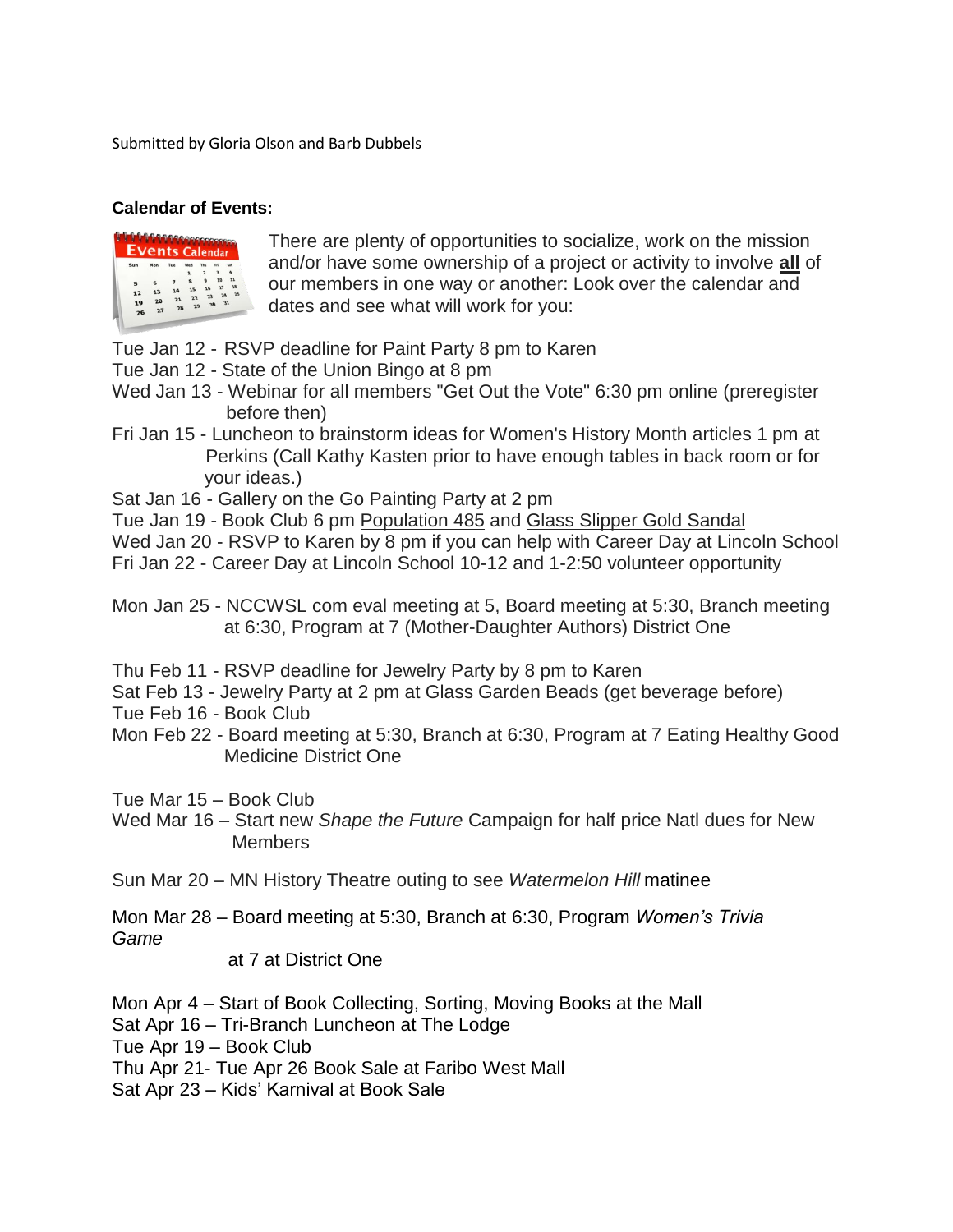Wed Apr 27 – Packing up books/disposal/moving to storage Thu Apr 29 – Sun May 1 – State Convention in Duluth

Spring – Highway Cleanup Mon May 16 – Annual Picnic/Elect Officers/Pay Dues; Time and Place to be Determined Tue May 17 – Book Club

## **Glass Garden Beads Invitation**



Below is the invitation for AAUW members/guests to make a necklace at: **Glass Garden Beads, 318 Central Ave N, Suite 5, Faribault 507-645-0301. I would suggest getting a beverage at Bluebird Cakery (and a treat, if you would like) or glass of wine at the Cheese Caves before the 2 pm event on Sat., Feb 13th and take it back to the Glass Garden Beads store. The cost will be slightly more than \$20.**

There might be parking in the rear of the building. The shop is located behind Bluebird which is just the next door south of the Cheese Cave. Suz Klumb's business is primarily online, so she offers a 25% discount for retail. I suggested a necklace kit of about \$20 to narrow the possible choices. She will not charge us a teaching fee, but will help guide us. She has an awesome collection, so you may want to stop in and get a feel for what you would like to do before the  $13<sup>th</sup>$ . Her January hours are Tue – Fri 11-5 (most Thursdays she'll be open until 9), also Saturdays 10-4. She'll be in Tucson as I understand the first 11 days of Feb.

Hi Karen, (*I added what is in parenthesis)*

Thank you for thinking of the Glass Garden Bead Shop for a possible project meeting event. Great to meet you, I feel I know your daughter and granddaughter already.

Here is what I came up with:

The date:

• Sat: Feb 13<sup>th</sup> at 2 pm at the Glass Garden Bead Store

Attached is the picture of the projects you will be able to do with your group. (*See next page*) I will prepare 2 kit styles: The kits will include / directions / beads / tweezers / Cord and a picture layout guide. I have decided to do this for the regular line hence giving you a larger selection of styles and color choices.

The retail price of the kit will be \$28.95. The 25% discount will bring the net down to \$21.71. I'll pick up the rest to meet the \$20 budget. (*I told her that I doubted few would mind paying the extra \$1.71.)*

- 1. The Owl kit will be in 3 color choices.
- 2. The Leaf kit will be in 3 color choices.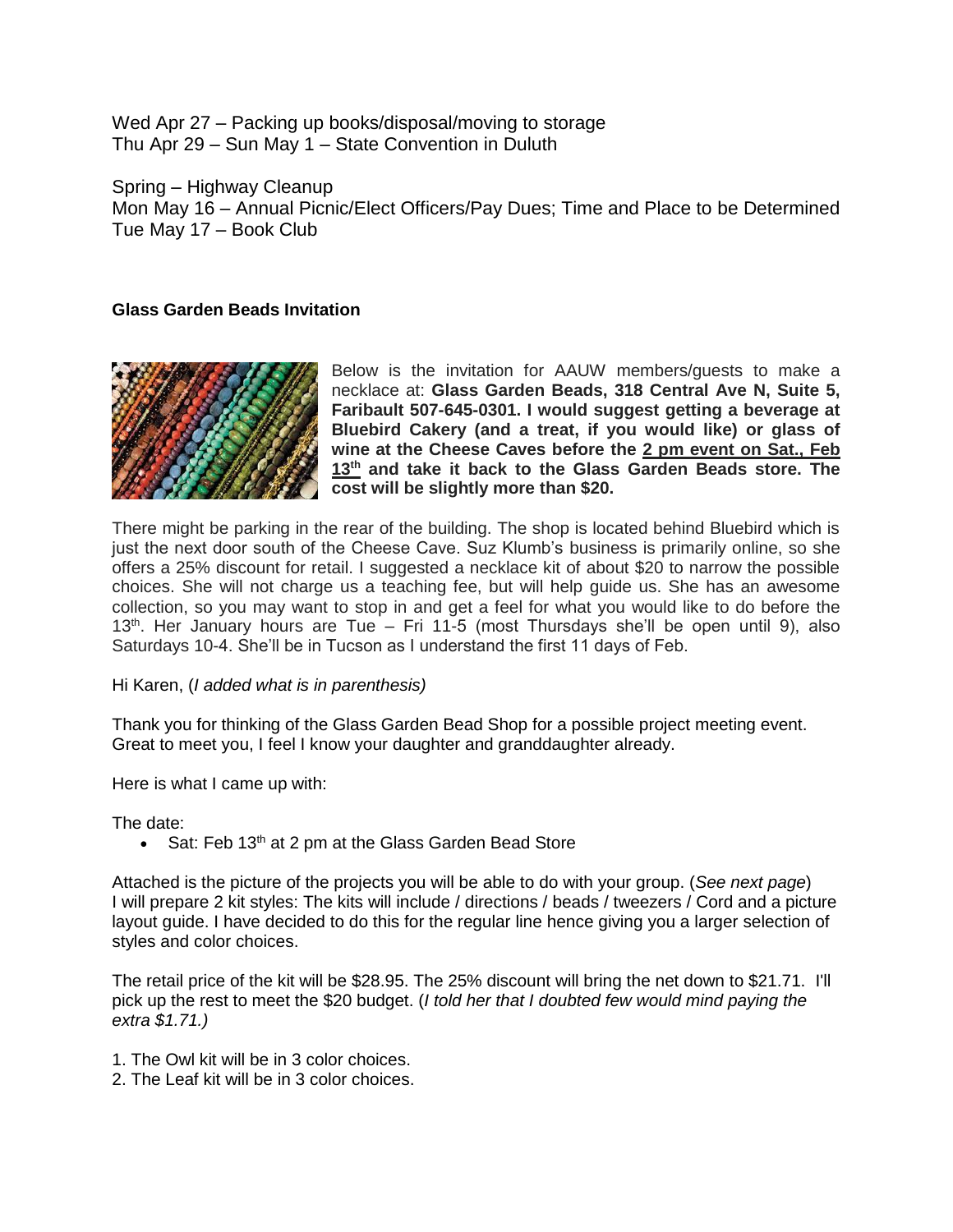3. A la carte will be for the person that wants to do their own thing. They will still get the directions but they will be picking out everything on their own. The 25% applies whether a la carte or kits.

Plus people can add to their kits if they wish. (*You can also make earrings to go with the necklace for the additional charge of materials.)*

I can be flexible so let me know what your thoughts are. I'd love to do something with your group. Great exposure for me and hopefully a fun experience for the ladies.

Again thank you for this possible opportunity.



The necklace will be designed to go over your head and so no clasp will be involved. Suz assured us that even the most arthritic fingers can do the knots with the tweezer. We'll have plenty of OttLites© to help the visually challenged. We'll even move upstairs to The Loft if the group is too large.

### **Hope you can come and join the fun! Let's support more of our downtown businesses.**

## **We'll be finished in time for you to show off your unique new jewelry at the Ruth's House Gala.**

Again, you're welcome to bring guests, but *please RSVP to Karen Rasmussen by Feb 11th***!**

## **SEE PHOTO ON NEXT PAGE**